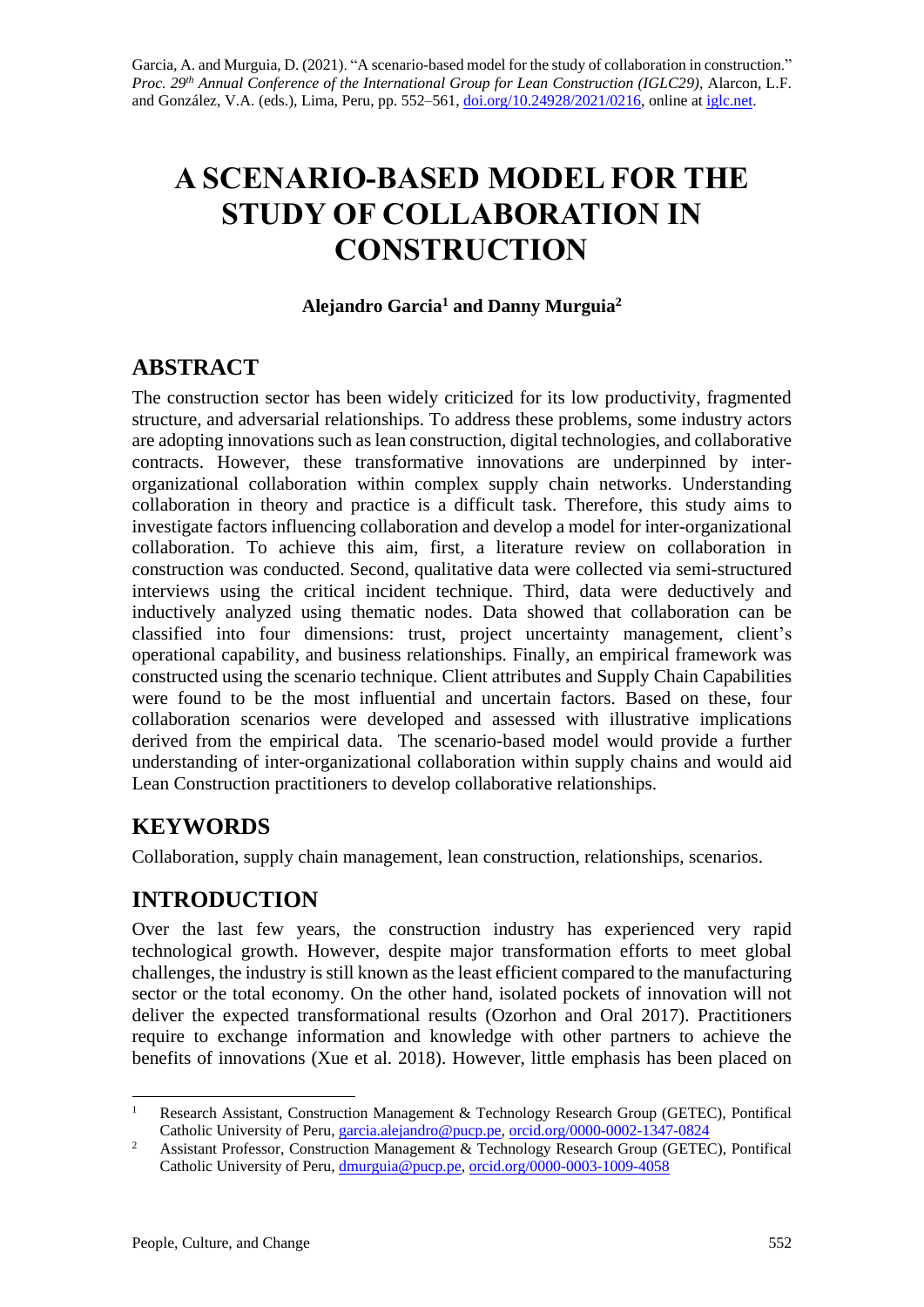the collaborative practices to ensure this exchange and on the collaborative environments where efficacy and efficiency flourish. As such, previous studies suggest that effective collaboration between the project owner and the contractor is essential for project success. Karlsson and Kindbom (2018) claimed that parties involved should strategically work to gather timely feedback before the project is launched.

Previous research has acknowledged that collaboration is a complex concept. Moreover, there are divergent perspectives of collaboration in construction (Hughes et al. 2012). Xue et al. (2018) identified several types of collaborative working such as teamwork, partnership, project alliance, joint venture, strategic alliance, coalition, and supply chain management. Moreover, actors from various disciplines make sense of collaboration depending on their previous experience and current values. Thus, divergent interpretations of the constituents of collaboration become evident in the decision-making process, where stakeholders vary their intent and degree of involvement. Willis and Alves (2019) argued that collaboration keywords in contracts would promote collaborative behaviors in practice. They showed that Design-Build (DB) and Integrated Project Delivery (IPD) contracts have far more collaborative language than traditional Design-Bid-Build (DBB) contracts. This suggests that owners who choose the project delivery method should carefully decide on the language to be used in contracts. However, this research argues that industry actors poorly understand both the concept of collaboration and collaborative practices. Therefore, it is necessary to broaden the understanding of collaboration to have a clearer picture of inter-organizational collaboration. For this reason, the main objective of this study was to develop a model for inter-organizational collaboration that can be used to foster collaborative behaviors among project participants.

# **LITERATURE REVIEW**

#### **DEFINITIONS**

Previous studies highlighted the difference between coordination, cooperation, and collaboration. Roberts and Bradley (1991) conceptualized collaboration as *"an interactive process that has a shared transmutational purpose with the characteristics of having an explicit voluntary affiliation, joint decision-making, a need for agreed norms, and that has a temporal structure toward the same end"*. On the other hand, coordination is defined as the planning or arranging of different activities involving two or more parties, and cooperation explains how an inter-organizational relationship occurs between project participants who are not commonly related by vision or mission, resulting in the creation of separate projects with independent structures (Schöttle et al. 2014). However, Haghsheno et al. (2020) recently argued again that *"collaboration goes beyond as it describes the common vision to create a common project organisation with a jointly defined structure and to create a project culture based on trust, and transparency"*. Therefore, in this research, collaboration is defined as a process of inter-organizational interaction that involves the effective and transparent transfer of information and knowledge so that working together will increase value for each independent unit.

#### **FACTORS INFLUENCING COLLABORATION**

Collaboration is difficult to achieve in the construction industry due to low margins and a lack of trust between stakeholders. Previous studies have catalogued the most important factor influencing collaboration. For example, Deep et al. (2019) claimed that collaboration was strongly associated with trust, commitment of the organization to a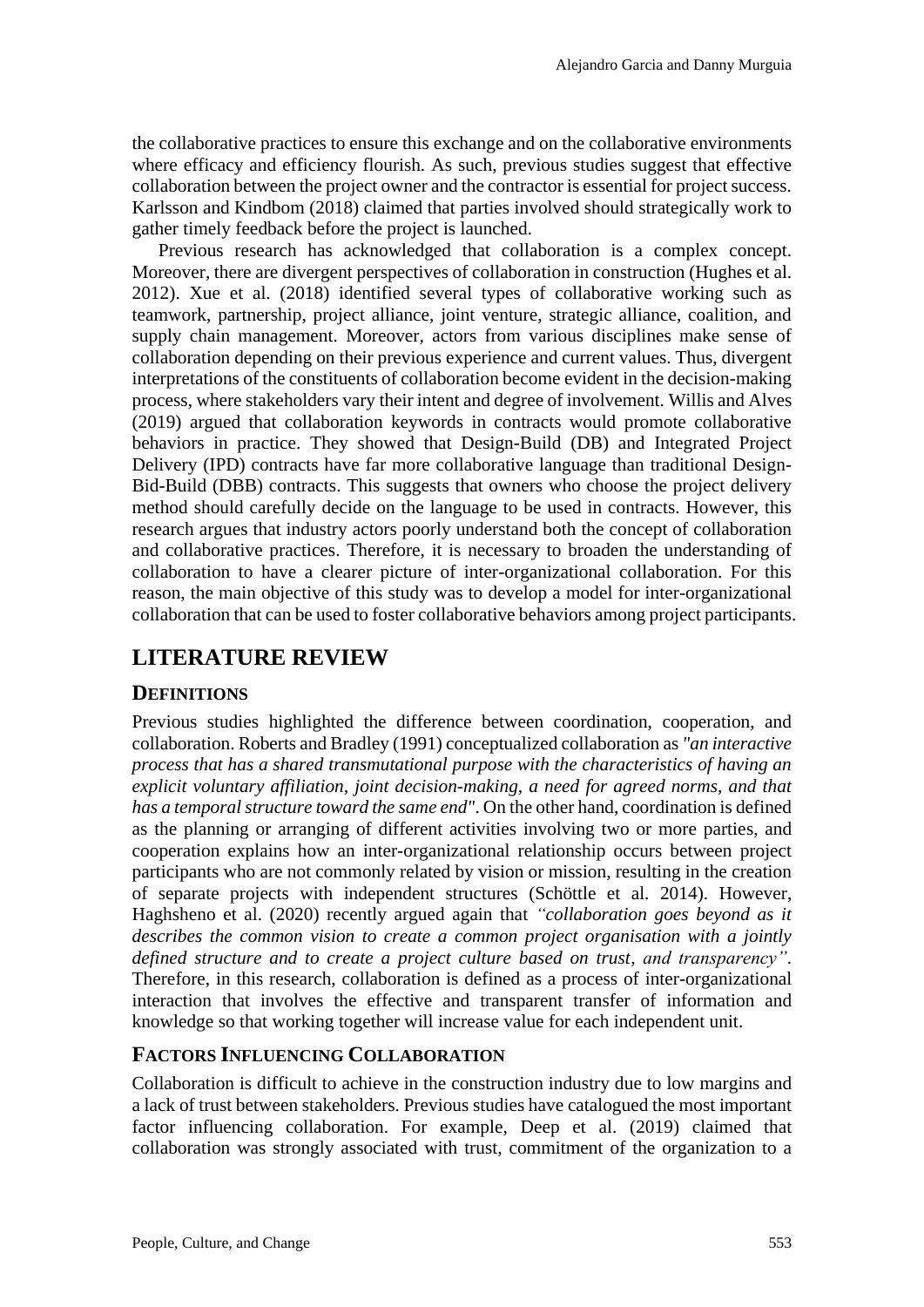contract, and reliability of the supplier. Moreover, Haaskjold et al. (2019) found that quality of communication, project uncertainty, client's operational capability, change orders and trust represent the most influential factors in collaboration. Similarly, Eskerod et al. (2010) argued that the most representative collaboration antecedents in the field of project management were clear roles and processes, trust, physical and cultural proximity, alignment of incentives, commitment to the project, goal congruence, conflict resolution, and expectations fulfillment. Likewise, Schöttle and Gehbauer (2012) found that uncertainty had to be counteracted by an incentive system to develop a collaborative project environment. Knapp et al. (2014) proposed that the owner's representative plays a critical role in the active promotion of harmony, collaboration, and cooperation among all entities performing on the project. To support a collaborative approach, Schöttle and Tillmann (2018) collected findings from two case studies in which an explicit process for goal setting and tracking was used. These previous studies suggest that collaboration factors are linked to social and managerial dimensions as detailed in Table 1.

| <b>Factor</b>                         | <b>Description</b>                                                                                                                              | Author(s)                       |
|---------------------------------------|-------------------------------------------------------------------------------------------------------------------------------------------------|---------------------------------|
| Quality of<br>communication           | Allows all parties to share and spread the objectives of<br>project organization, responsibilities, and roles.                                  | (Aasrum et al.<br>2016)         |
| Project<br>uncertainty                | Failing to fully understand the scope of work<br>packages, therefore, losing project control status.                                            | (Riley and<br>Horman 2001)      |
| Client's<br>operational<br>capability | Business competencies affiliated with active<br>participation and the right mandate on decision-<br>making.                                     | (Knapp et al.<br>2014)          |
| Change orders                         | Work that is added to or removed from the original<br>scope of work, as defined in the original contract.                                       | (Matthews et al.<br>2018)       |
| <b>Trust</b>                          | Facilitator of mutual openness in terms of behavior<br>and cohesion.                                                                            | (Bond-Barnard<br>et al. 2018)   |
| Clear roles and<br>processes          | Roles, standardized processes, value mapping and<br>learning to establish an integrated coalition.                                              | (Erdogan et al.<br>2008)        |
| Physical and<br>cultural proximity    | Physical and geographical co-location of members<br>recognizing inherent personality differences to achieve<br>a close exchange of information. | (Koolwijk et al.<br>2018)       |
| Alignment of<br>incentives            | Mechanisms of positive stimulation to improve<br>performance to be the same win-win community.                                                  | (Schöttle and<br>Gehbauer 2012) |
| Commitment to<br>project              | Attitudes of mutual support to increase genuine<br>interest and set stakeholder priorities.                                                     | (Tillmann et al.<br>2012)       |
| Goal congruence                       | Identification of clear objectives to achieve relational<br>efficiency in obtaining results.                                                    | (Schöttle and<br>Tillmann 2018) |
| Conflict<br>resolution                | Competencies for the business continuity of a<br>challenging relationship with disputes at the front-end.                                       | (Vaaland 2004)                  |
| Expectations<br>fulfillment           | Perception of service based on expected return<br>management.                                                                                   | (Tillmann et al.<br>2011)       |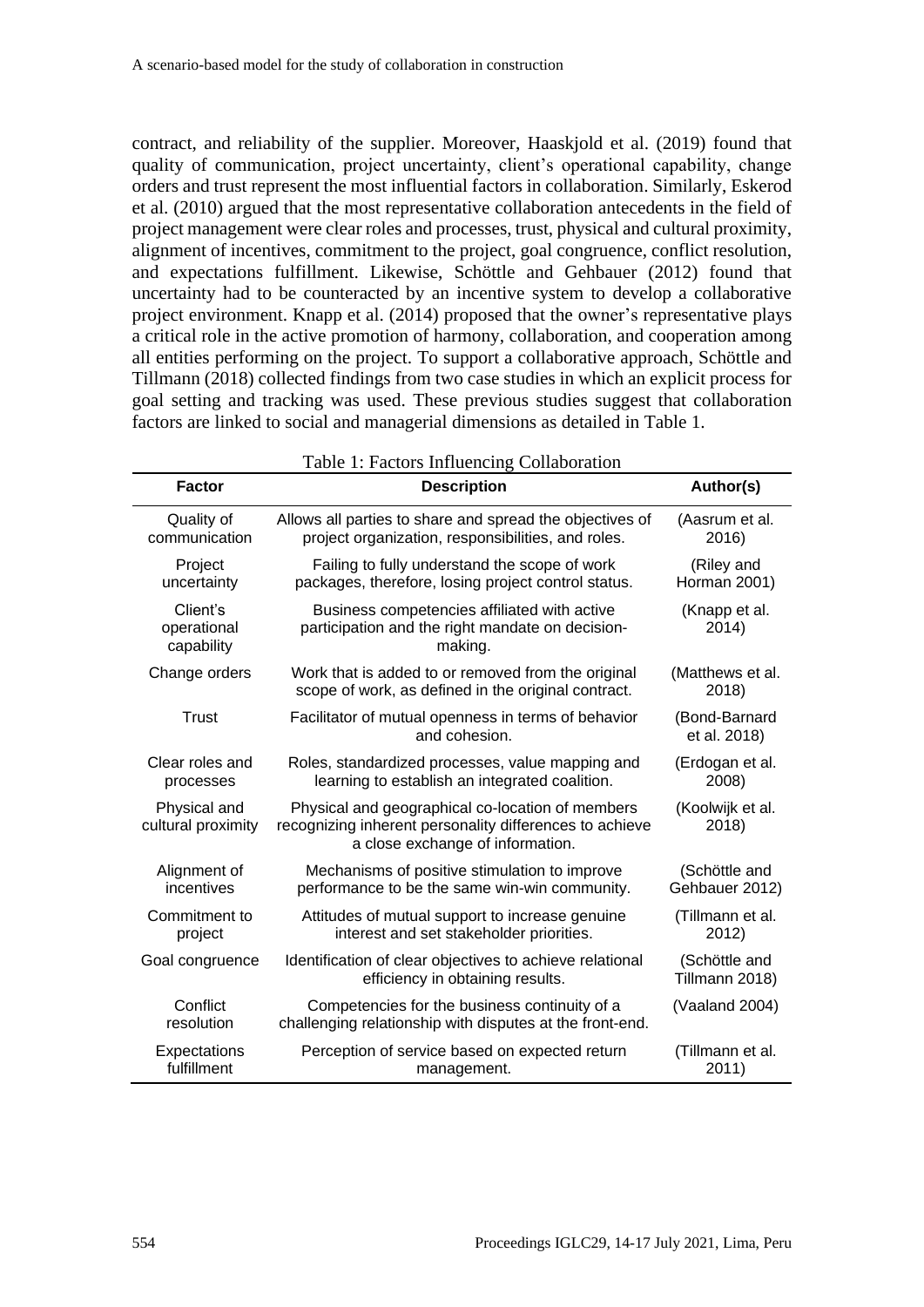### **RESEARCH METHOD**

Collaboration and collaborative practices are produced by actors' experiences and social interactions with other actors. Therefore, an abductive and qualitative research approach was selected for this research. Semi-structured interviews using the critical incident technique (CIT) were selected as the data collection method. By incident is meant any observable human activity that allows inferences to be made. To be critical, the incident must have significance and depict the phenomenon being investigated (Flanagan 1954). CIT was employed to seek expert knowledge and experience of the constituents of collaboration. CIT enables the possibility to gather critical incidents from interviewees' narratives. Therefore, the interviews were designed to reveal memorable incidents regarding collaboration, or lack of collaboration, illustrated by empirical explanations. Interviewees were selected based on their proven experience in design and construction, and a seniority level ranging from middle management to decision-makers. Data were later analyzed using a mixture of deductive and inductive coding. Therefore, the most important factors of collaboration were compared with factors found in the literature.

Finally, the scenario-axis technique was deployed to construct scenarios for collaboration. This technique is recommended to systematically construct images of the future. The method aims to identify the most uncertain and impactful driving forces that could have a decisive output in the dependent variable under study (van't Klooster and van Asselt 2006). If two influential forces were identified, it was possible to use the technique to map collaborative environments within a construction project. The result is a 2x2 matrix that forms four quadrants which are the basis of four possible outcomes. These quadrants are then developed into scenario narratives, reflecting the influence of the previously identified critical incidents. Finally, the scenarios were discussed through implications to demonstrate their impact on collaborative lean management practice.

# **DATA ANALYSIS AND RESULTS**

#### **EMPIRICAL VALIDATION**

Thirteen participants from the Peruvian construction industry were recruited and a total of 11 hours of recorded interviews were obtained. The interviewees' professional experience ranged from 7 to 25 years, and 30% of them had extensive lean construction practice. They had roles such as project managers, project engineers, chief executive officers, site engineers, and others. Data were carefully transcribed, resulting in 105 pages of content. The interviews were anonymized and stored in a data management system. Data were analyzed using MAXQDA 2020. Transcripts were loaded onto the system to start the coding process. Nodes were created based on the theoretical themes as described in Table 1. Transcripts were analyzed by assigning texts to nodes. However, during the data analysis process, up to eighteen nodes inductively emerged. Therefore, a factor reduction procedure was performed. The nodes with the highest number of evidence from data were retained for the analysis and a subnode level was created according to sample correlation. Moreover, the terminology was revised, the node-subnode association was revisited and grouped where appropriate. Table 2 shows the results of the data analysis, including a quote sample from the data.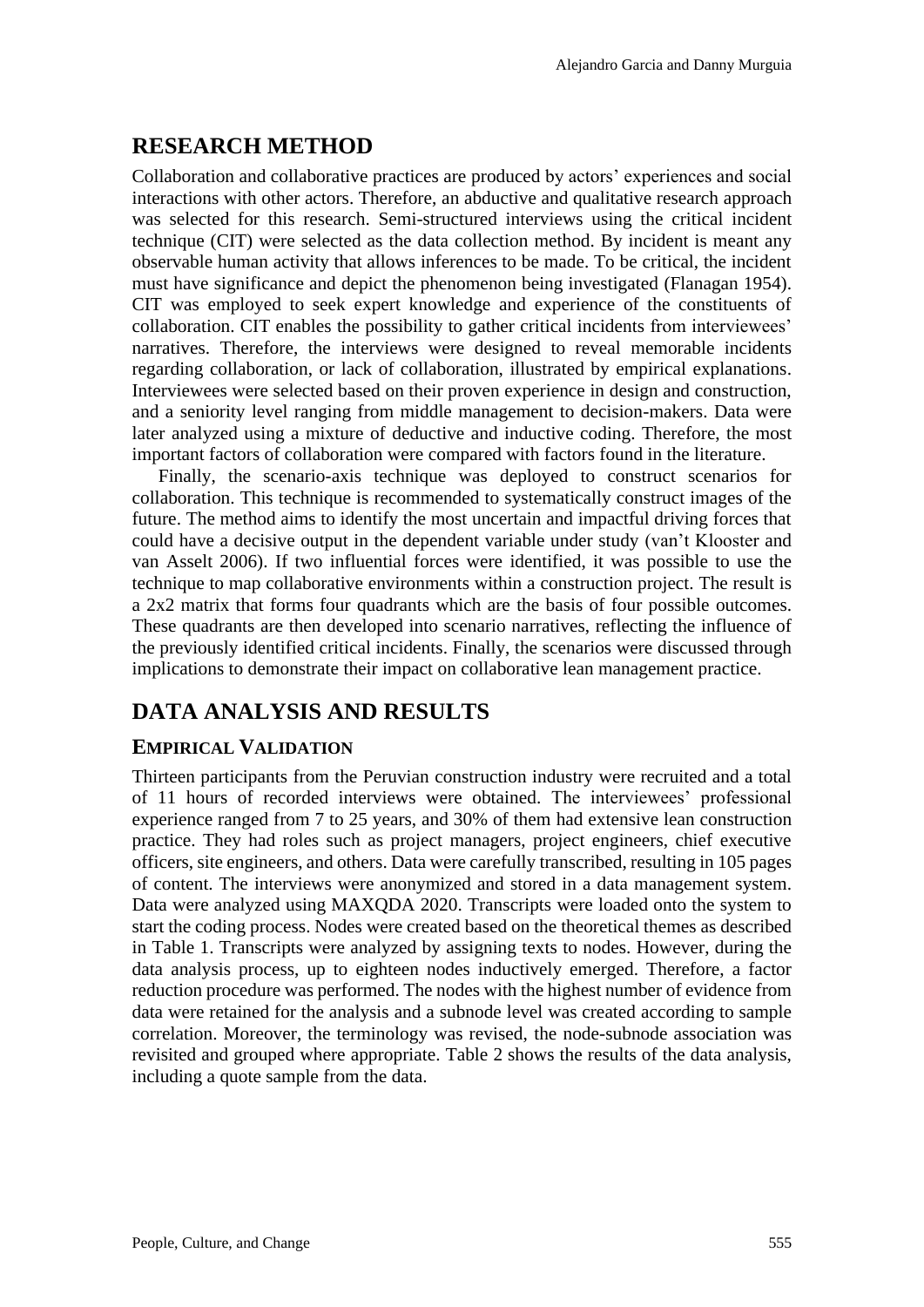|                                       |                |                                       | $1$ able $2$ . Empirical results for conaboration factors                                                                                         |
|---------------------------------------|----------------|---------------------------------------|---------------------------------------------------------------------------------------------------------------------------------------------------|
| <b>Node</b>                           | No.            | <b>Subnode</b>                        | <b>Quote Sample</b>                                                                                                                               |
|                                       | 1              | Achievement<br>capacity               | "An achievement translates into greater belief to<br>perform the work assigned for you, for the company<br>and your customers"                    |
| <b>Trust</b>                          | $\overline{2}$ | Physical and<br>cultural<br>proximity | "Rapid interaction of a formal and informal nature<br>between team members is made possible for the value<br>realization"                         |
|                                       | 3              | Quality of<br>communication           | "Having transparent and open discussions from the<br>beginning enables more power to understand the<br>situation and expose your problems freely" |
|                                       | 4              | Goal<br>congruence                    | "Need to generate a common understanding of the<br>value generated throughout the supply chain"                                                   |
| Project<br>uncertainty                | 5              | Change orders                         | "Mandatory to manage change orders under a triangle<br>of compromise, technical flexibility and negotiation"                                      |
| management                            | 6              | Conflict<br>resolution                | "Knowing from the start what will happen in a dispute<br>preserves peace of mind and reduces future<br>controversies"                             |
|                                       | $\overline{7}$ | Clear roles and<br>processes          | "Creates boundaries between functions and<br>procedures that condition the development of value<br>engineering"                                   |
| Client's<br>operational<br>capability | 8              | Alignment of<br>incentives            | "Increase performance by enhancing the value people<br>place on goals, causing them to engage more strongly<br>with those goals and achieve them" |
|                                       | 9              | Team<br>empowerment                   | "Grows reciprocal respect between people's opinions<br>because it provides autonomy and responsibility to<br>acquire the required skills"         |
| <b>Business</b><br>relationships      | 10             | Intra-<br>organizational<br>support   | "Initial and ongoing senior management support and<br>secondly in terms of gaining the support of other parts<br>of the organization/peers"       |
|                                       | 11             | Expectations<br>fulfillment           | "Keep all parties informed of the overall service to be<br>provided to avoid disappointment"                                                      |

| Table 2: Empirical results for collaboration factors |
|------------------------------------------------------|
|------------------------------------------------------|

#### **A SCENARIO-BASED MODEL**

The next step is to conflate the emerging nodes from Table 2 into two complementary and independent intersecting axes. Briscoe et al. (2004) argued that clients are key drivers of performance improvement and innovation. Therefore, they are the most significant actor in achieving integration in the supply chain. However, these ideas have been debated and currently, researchers are investigating whether innovations should be client-led or supply-led (Lindblad and Guerrero 2020). Therefore, the emerging nodes were subsequently divided into two key uncertainties 'client attributes' and 'supply chain capabilities' as depicted in Figure 1. The inclusion of the nodes into two groups was based on the interview data which suggested an asymmetry between supply and demand maturity/capability. Moreover, to determine the appropriate axes, the approach was to uncover the relationship between the connection of the emerging themes and the axes.

For example, an interviewee highlighted an experience where physical proximity was crucial to reduce the latency in a major mechanical, electrical, and plumbing (MEP) clash in the field. The client went to the construction site and provided feedback to resolve the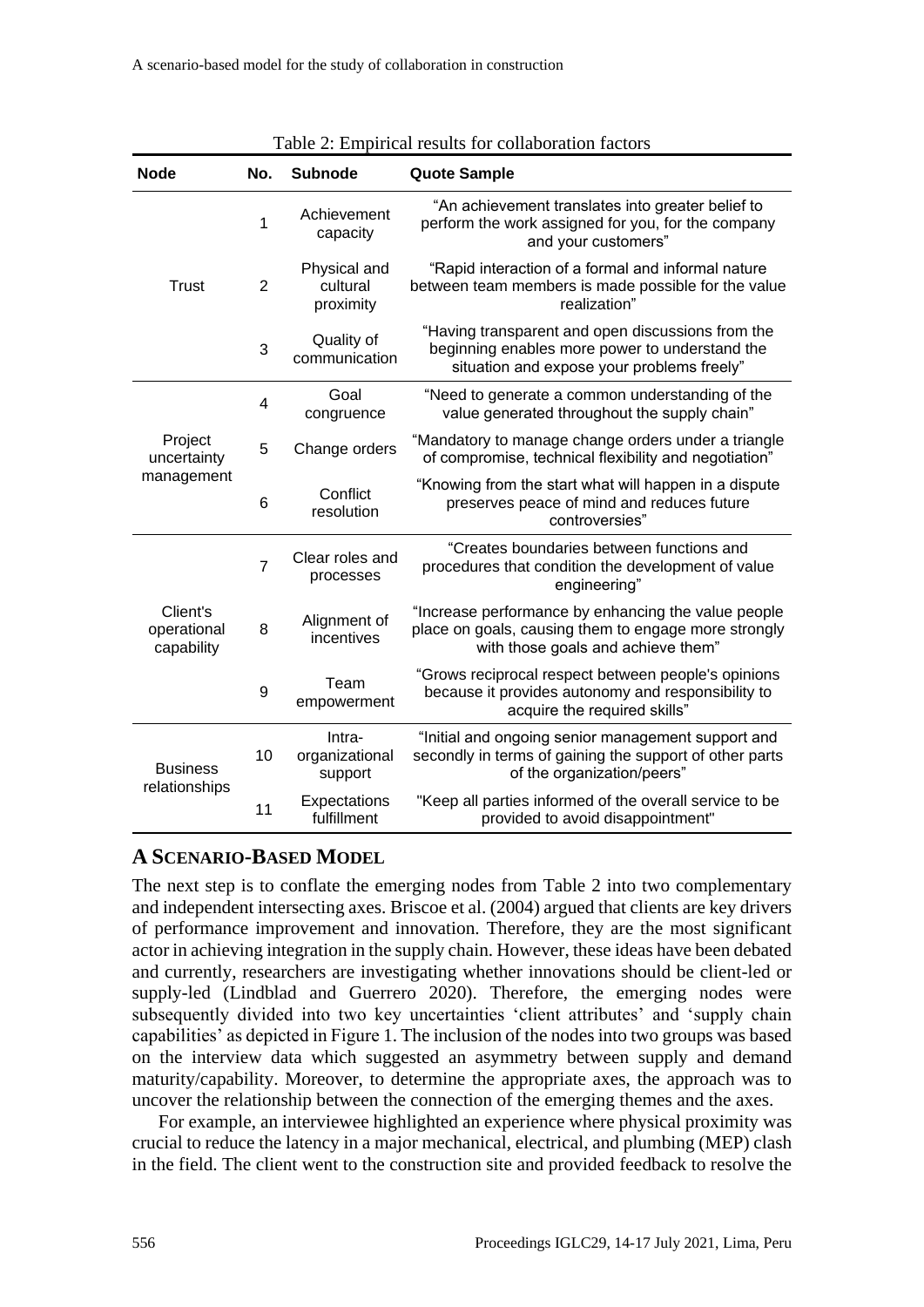issue which was approved within a few minutes, compared to the traditional 4 days. However, this is still a rare practice as most contractors send requests for information (RFIs) to clients through the supervision/project management teams. The lack of clear communication between contractors and clients is also depicted as follows. A contractor sent several RFIs requesting clarification on how trucks will access a showroom in a retail project. However, the client's project manager responded that such requested change was not part of the scope. However, upon completion, the client noticed the problem and blamed the contractor for the error. Therefore, this situation shows a lack of project understanding and miscommunication between actors as the main barriers to effective collaboration. Moreover, most interviewees described that clients do not have clear design criteria and make constant changes even during construction. Thus, in practice, projects resemble the fast-track delivery method. This problem escalates when clients are unwilling to pay for the additional costs for design and construction changes. An architect said, *"I know the client will change the layout 6 or 7 times; thus, I charge these costs in advance"*. From the narratives above, actors are focused on action and deliverables rather than on collaborative decision-making. For this reason, tensions emerge between the appointing party (client) and the appointed party (architects, engineers, contractors, and subcontractors).

The analysis then involved compiling names for each of the quadrants depicted in Figure 1. Following a logic of internal consistency together with a logic of cause and effect, scenarios were described using elements from the interviews (van't Klooster and van Asselt 2006). Below, we discuss these plausible events that were constructed from the data.



Figure 1: A scenario-based model for collaboration in construction

#### **Collaborative Work (High Client Attributes/High Supply Chain Capabilities)**

Collaboration is underpinned by value-based relationships with symmetric power and profuse information and knowledge exchange throughout the project lifecycle. The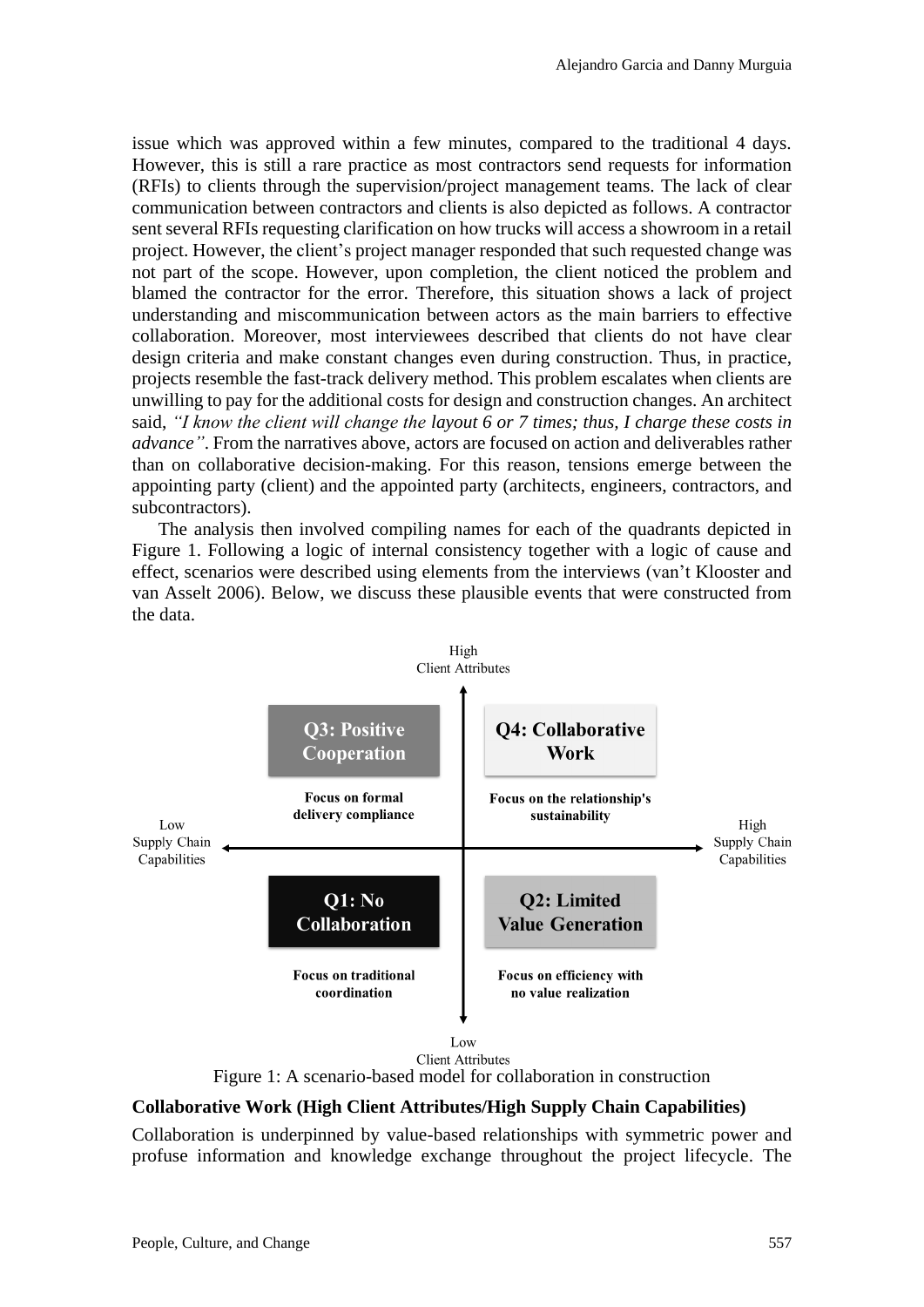intersection between client/project objectives and operational processes have been well defined. There is a high degree of shared expertise at all organizational levels with clear corporate commitment and leadership cascading throughout project activities. The task of creating an integrated culture is based on organizational-driven policies. This scenario depicts IPD projects with a focus on long-term project outcomes.

#### **Limited Value Generation (Low Client Attributes/High Supply Chain Capabilities)**

This scenario is defined by a focus on efficiency with unknown value realization to the client. The supply chain demonstrates competencies in the use of cutting-edge platforms and digital engineering tools, as well as building information modeling and integrated concurrent engineering. The client, on the other hand, requests a project to be built on budget and on time. Small subcontractors might not be ready to collaborate, but they are integrated into the network by big players such as a DB contractor.

#### **Positive Cooperation (High Client Attributes/Low Supply Chain Capabilities)**

This scenario focuses on processes that deal with unbalanced interaction between teams and deliverables, whilst striving to maintain project compliance. This scenario depicts the digital divide between small and large firms. Designers and contractors do not possess the same maturity to deliver information and exchange knowledge. Thus, collaboration is limited by their capabilities. Normally, the most powerful firm acts as a system integrator.

#### **No Collaboration (Low Client Attributes/Low Supply Chain Capabilities)**

This scenario is cost- and time-driven, dominated by the traditional status-quo. Information is subject to basic coordination and knowledge exchange is minimal to nonexistent. It also features a top-down relationship based on DBB contracts and lump sum subcontracting. There is unknown value generation, opportunistic behaviour, and relationships are based on tough contracts that protect the most powerful actor.

# **DISCUSSION**

To map the existing collaborative environments within construction projects, we aimed to develop a scenario-based model for inter-organizational collaboration. Based on the scenario narratives, this section discusses demand and supply relationships, lean construction tools and techniques, and opportunities in each scenario. First, in Q1 we might observe real estate developers with a focal interest in the business' return on investment. Therefore, there is a structural fragmentation between design and construction, and a disparity between the client's objectives (if any) and the contractor's operation (Schöttle and Gehbauer 2012). In Q2 we might see a DB contractor leading lean and digital implementation, and a client unaware or unwilling to be part of collaborative practices. Therefore, the DB contractor retains the benefits. In Q3, we might see a forward-looking client, but noticeable disparities within the supply chain. For example, in Peru, some clients are being aware of implementing Lean Construction, Building Information Modeling (BIM) and Virtual Design and Construction (VDC). However, there is a substantial gap between designers' and contractors' capabilities, with most major contractors being the leaders in implementing collaborative practices. Q4 is still an ideal scenario with very few examples in practice. However, Q4 is driven by preexisting trust between the client, designer, and contractors with a focus on long-term relationships (Tillmann et al. 2012).

The scenarios could also help establish roadmaps for Lean, BIM, and VDC implementation. Some tools and techniques outlined here can be applied in one or even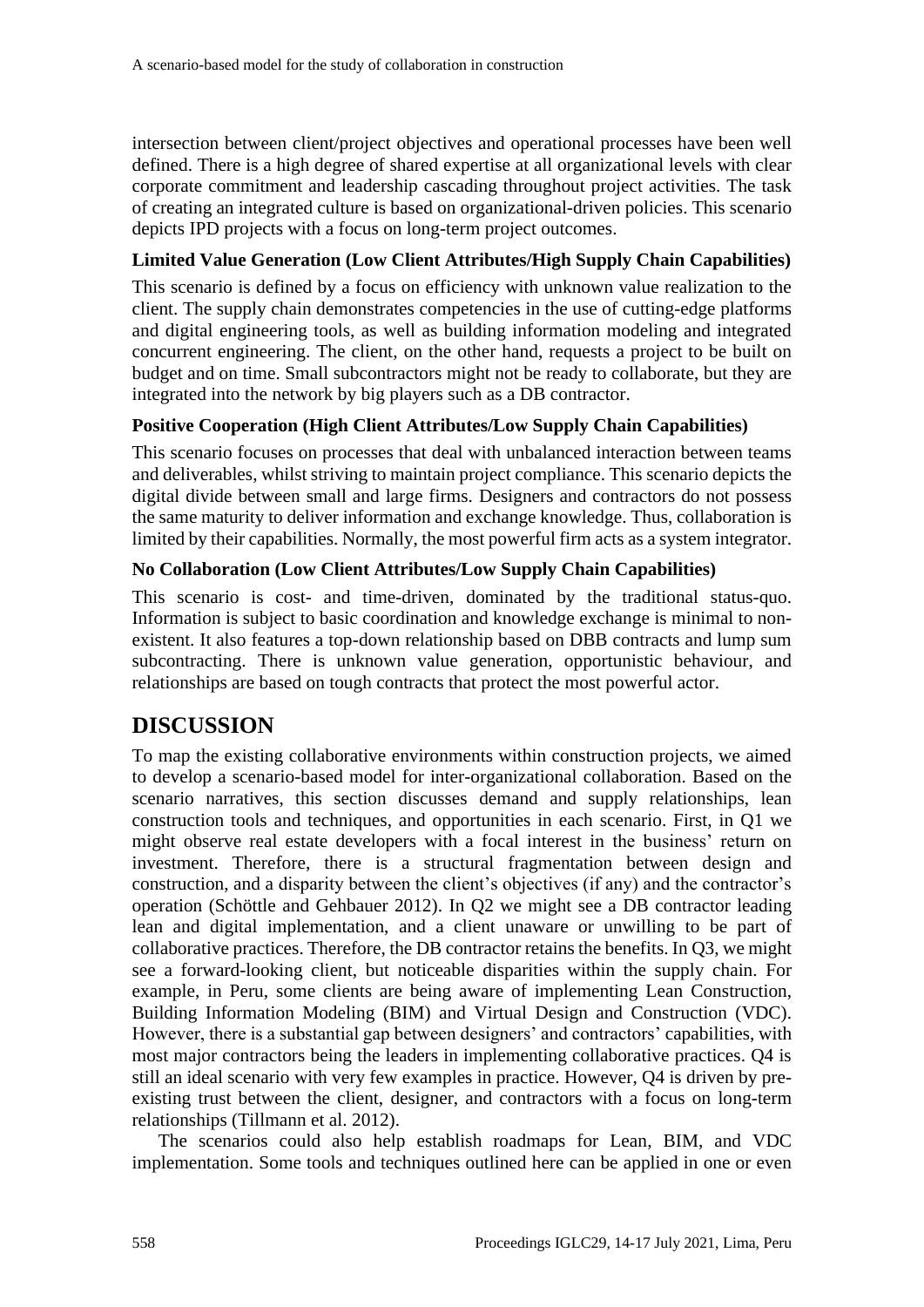all the quadrants. Given the limited possibility to collaborate at the project level, contractors might implement the Last Planner System (LPS) in Q1 to achieve better collaboration with subcontractors at the operational level (Schöttle and Tillmann 2018). Moreover, contractors can create BIM models to detect clashes and for quantity take-off which is sometimes considered as the first step into BIM implementation. In Q2, contractors can implement Target Costing in the early project stages. In that sense, this would reduce risks and ensure profitability for the contractor, but little value is passed on to the client. Additionally, this is a rich environment for lean design management with BIM (Aasrum et al. 2016) for both synchronous (integrated concurrent engineering) and asynchronous collaboration (common data environments). Moreover, DB contractors are engaged early in the project and off-site solutions are used in the design. In Q3, there is an opportunity to include client decisions using Target Value Design (TVD) to manage product profitability during product development and to reduce uncertainty and risk (Riley and Horman 2001). Also, Choosing by Advantages (CBA) would be used to bring actors with lower capabilities towards a more collaborative environment. From there, it drives the pathway towards Q4 that leverages previous tools within financial incentives and moves from project outputs to social, environmental, and economic outcomes.

Finally, some practical implications were identified for each scenario. In Q1, there is a potential for lean design management with BIM by convincing the client of the need for more collaborative approaches. This would move clients and contractors towards Q2 and Q3. In Q2, there is a potential to engage the client in lean and BIM applications in the operation and maintenance stage, and collecting lessons learned from facility managers from previous projects (Murguia et al. 2020). By doing so, the client's attributes would improve, and supply chains would move towards Q4. Supply chains within Q3 would benefit if the focus changes from cost and time to end-user satisfaction. Finally, Q4 supply chains have the imperative to transform the industry by developing new business models from one-off transactions to long-term partnerships. The scenarios would also be used as a training tool to raise awareness on collaboration in construction.

#### **CONCLUSIONS**

This study aimed to develop a model for inter-organizational collaboration. In practice, the common belief of collaboration is referred to perform outstanding coordination to achieve a common goal. It implies that parties should be willing to share information and knowledge for the greater project good. However, adversarial relationships and opportunistic behaviors stand in sharp contrast to delivering value and establishing a longterm business relationship. Primary data showed that collaboration can be established by improving the client's operational capacity, reinforcing strategies to reduce project uncertainty, promoting trust, and developing partnerships over time. Moreover, inductive analysis of interview data suggested that collaboration practice is a tension between client's and supply chains' technological, operational, and contractual capabilities. As such, four scenarios were developed based on low/high capabilities of clients and supply chains, namely 'Collaborative Work', 'Limited Value Generation', 'Positive Cooperation' and 'No Collaboration'. The knowledge of these collaboration factors and four scenarios would provide valuable insights for practitioners. For example, clients would understand their current position and formulate strategies to improve their technological, operational, and contractual capabilities to form more collaborative relationships with supply chains. Likewise, contractors and designers would deliver more value by strategically implementing Lean, BIM, and VDC methods, educating clients and developing business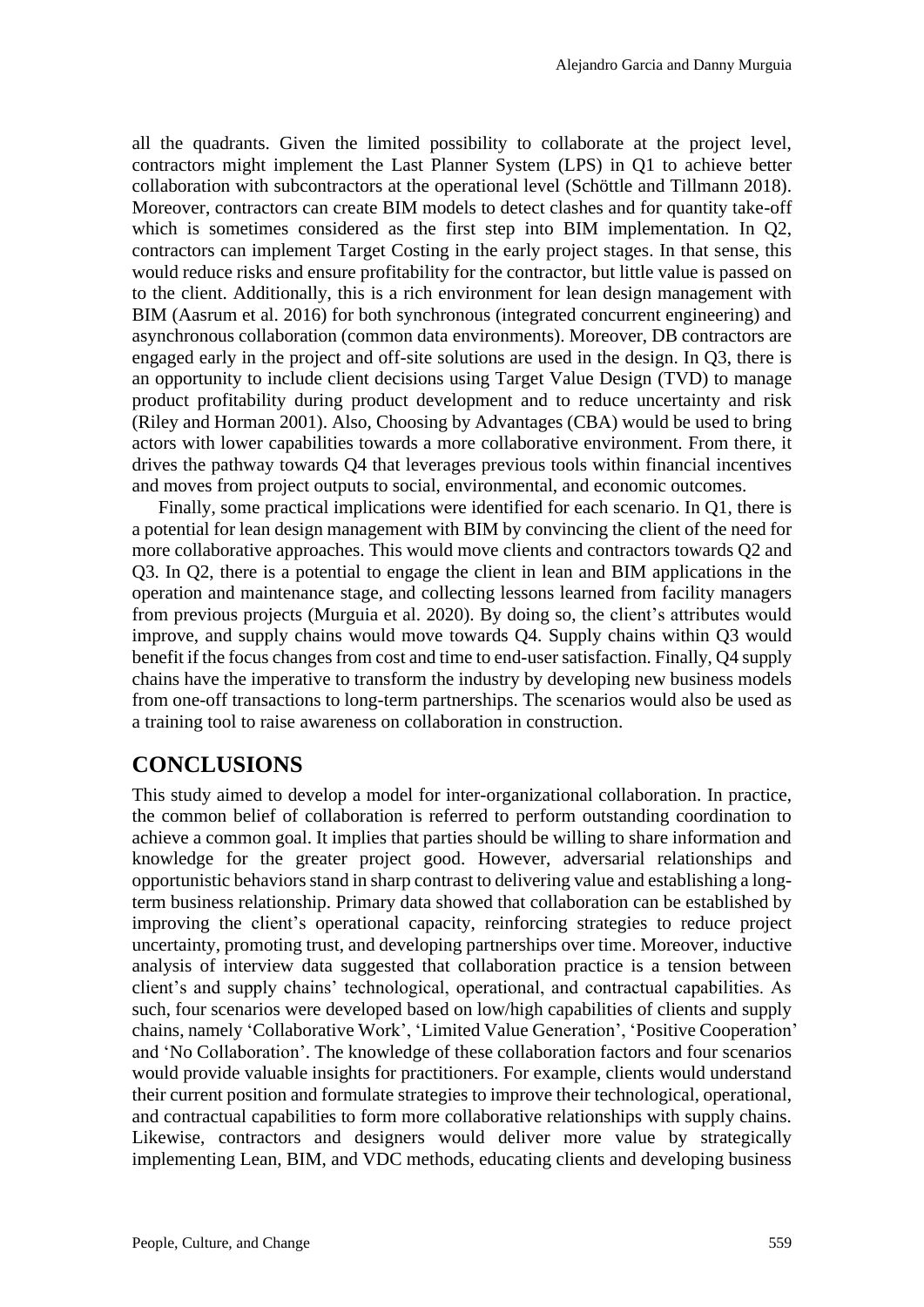models that support collaboration. Future research would scrutinize case studies in each scenario to provide richer insights into how collaborative practices evolve.

### **ACKNOWLEDGMENTS**

We would like to thank the interviewees for sharing their experience with us.

#### **REFERENCES**

- Aasrum, J., Lædre, O., Svalestuen, F., Lohne, J., and Plaum, S. (2016). "Communication in building design management: A comparative study of Norway and Germany." *In: Proc. 24th Annual Conference of the International Group for Lean Construction*, Boston, MA, USA, 43–52.
- Bond-Barnard, T. J., Fletcher, L., and Steyn, H. (2018). "Linking trust and collaboration in project teams to project management success." *International Journal of Managing Projects in Business*, 11(2), 432–457.
- Briscoe, G. H., Dainty, A. R. J., Millett, S. J., and Neale, R. H. (2004). "Client-led strategies for construction supply chain improvement." *Construction Management and Economics*, 22(2), 193–201.
- Deep, S., Gajendran, T., and Jefferies, M. (2019). "A systematic review of 'enablers of collaboration' among the participants in construction projects." *International Journal of Construction Management*, 1–13.
- Erdogan, B., Anumba, C. J., Bouchlaghem, D., and Nielsen, Y. (2008). "Collaboration Environments for Construction: Implementation Case Studies." *Journal of Management in Engineering*, 24(4), 234–244.
- Eskerod, P., Denmark, S., Dalcher, D., and Sandhawalia, B. (2010). "The role of project collaboration quality and knowledge integration capability in multi-partner projects." *Paper presented at PMI® Research Conference: Defining the Future of Project Management*, Project Management Institute, Washington, DC, 1–18.
- Flanagan, J. C. (1954). "The critical incident technique." *Psychological Bulletin*, 51(4), 327–358.
- Haaskjold, H., Andersen, B., Lædre, O., and Aarseth, W. (2019). "Factors affecting transaction costs and collaboration in projects." *International Journal of Managing Projects in Business*, 13(1), 197–230.
- Haghsheno, S., Budau, M. R.-D., and Russmann, E. (2020). "Collaboration Barometer Development of a Tool for Measuring Collaboration During Design and Construction." *In: Proc. 28th Annual Conference of the International Group for Lean Construction*, Berkeley, California, USA, 323–336.
- Hughes, D., Williams, T., and Ren, Z. (2012). "Differing perspectives on collaboration in construction." *Construction Innovation*, 12(3), 355–368.
- Karlsson, A., and Kindbom, I. (2018). "Collaboration between project owners and contractors during the tender process in the construction industry (Master Thesis)." Jonkoping University International Business School.
- Knapp, S., Long, D., and Howell, G. (2014). "The role of the Owner's Representative on IPD projects." *In: Proc. 22nd Annual Conference of the International Group for Lean Construction*, Oslo, Norway, 1369–1377.
- Koolwijk, J. S. J., van Oel, C. J., Wamelink, J. W. F., and Vrijhoef, R. (2018). "Collaboration and Integration in Project-Based Supply Chains in the Construction Industry." *Journal of Management in Engineering*, 34(3).